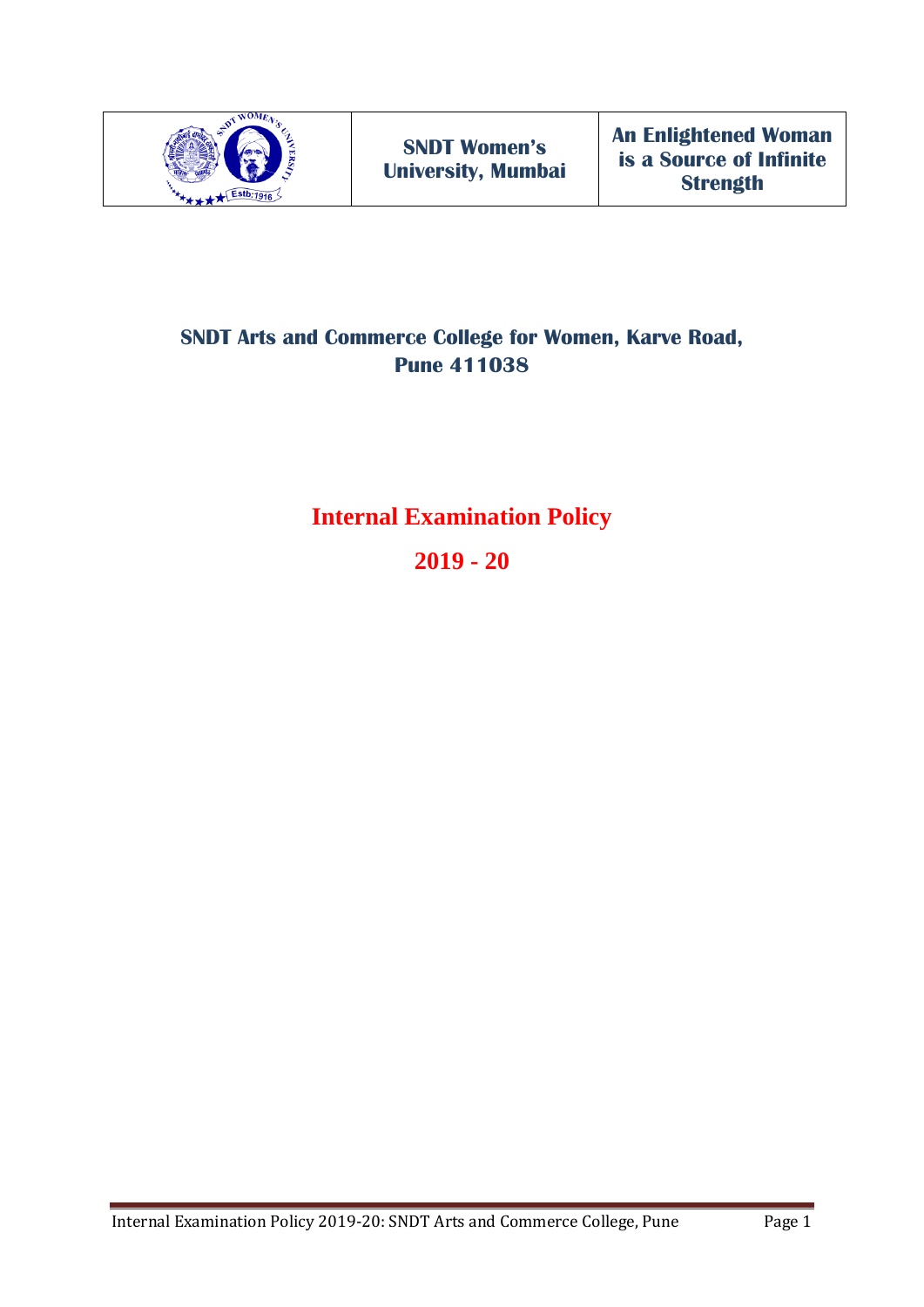## **Introduction**

The examinations play an important role in deciding academic performance and future career choice of the students. In the current scenario to face competitive forces, everchanging technology and altering needs of industry and service sector, there is a need to inculcate required skills and decision making capacities amongst the students. Hence, internal examination policy aims at covering different types of assessment to assess various abilities of the students such as application and presentation skills, analysis, evaluation, etc.

In SNDT Women's University there is semester pattern of examination. During one semester for each subject there is internal examination of 25 marks and semester end examination of 75 marks. As per the SNDT Women's University circular Exam  $2009/2009-2010/1849$  dated  $30<sup>th</sup>$  November 2009 the student must get separate passing marks in internal (minimum 9 marks out of 25) and external examination (minimum 26 marks out of 75). Student must get minimum 9 marks in internal examination to be eligible to appear for semester end examination.

It is the responsibility of teachers and students to read, understand and to help in effective implementation of this policy.

## Goals of policy

- To ensure efficient and transparent conduct of internal examinations in the best interest of students.
- To provide clear guidelines to students and teaching faculty regarding internal examinations.

### Internal examination policy measures for 2019-20

Out of 25 marks per subject in each semester -

- I. For 15 marks -Two written tests
- II. For 10 marks Assignments, projects, Google classroom test, PPT etc.

#### **1. For 15 marks -**

- i. First internal written test will be conducted by the teachers in the class.
- ii. Second internal written examination will be conducted with regular timetable for the entire senior college.

#### **2. For 10 marks-**

Assignments, projects, PPT etc. will be conducted by the teachers. (minimum two and maximum number will be according to the discretion of concerned teacher)

#### **Note:**

• The students are expected to strictly adhere to the schedule of internal submissions. Please note that late submissions will not be considered for marks.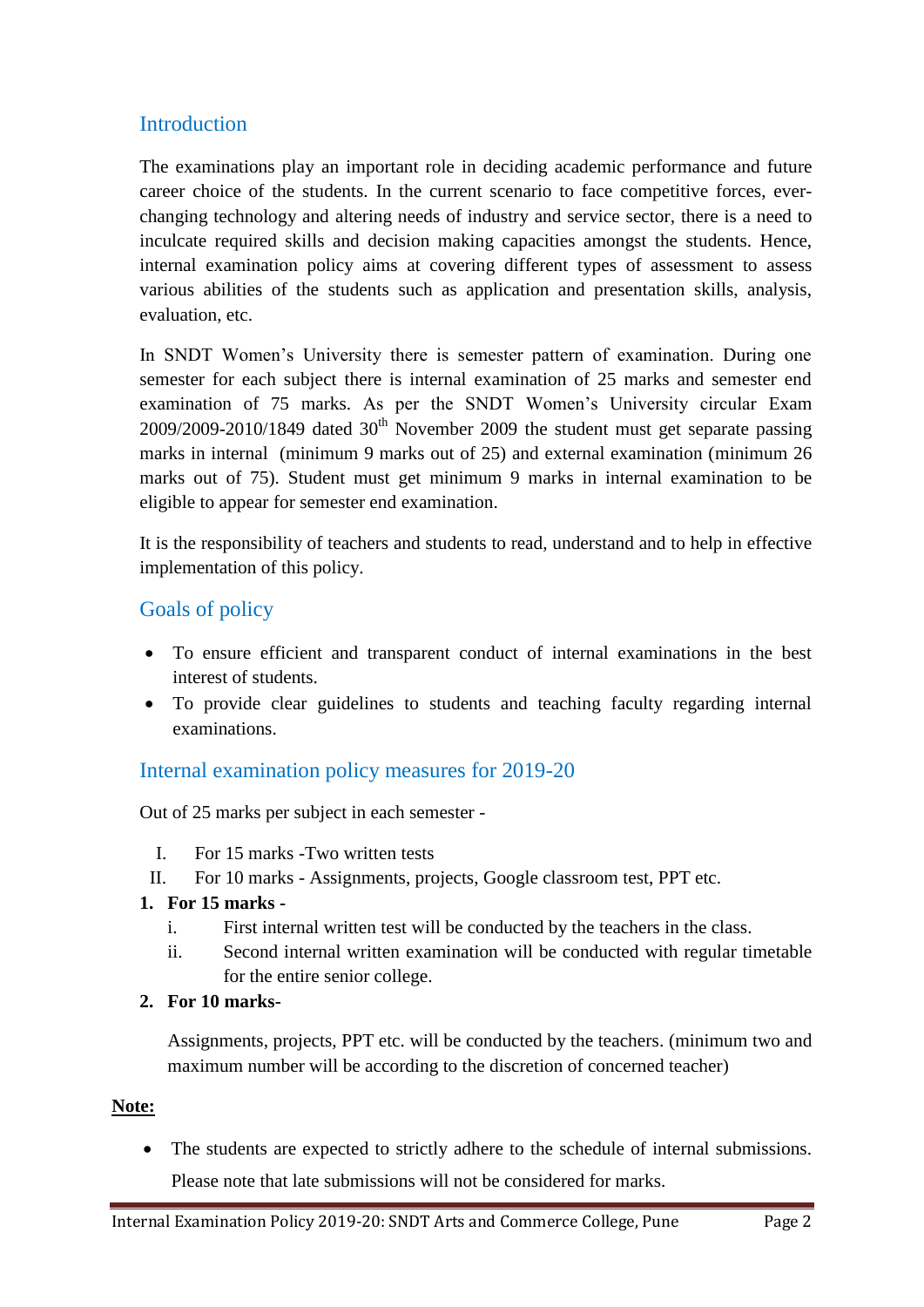- Every student is expected to **attempt minimum one internal written test of 15 marks**. If the student attempts both the tests, best of the two marks scored by her will be considered for calculation of internal marks.
- Every student has to **complete minimum one project of 10 marks**. If the student undertakes both the projects, best score out of two projects will be considered for calculation of internal marks. Late submissions of the projects will not be considered for internals.
- **Every student has to submit minimum two Continuous Internal Evaluation (CIE) tasks online to qualify her for getting 10 marks of the project-assignments.**
- Clearance Status regarding one internal test of 15marks and at least one assignment of 10 marks (Total 25 marks) will be reported by the teachers during  $7<sup>th</sup>$  week. The record of absent students and failed students will be displayed by the teachers in the class.
- The final internal marks out of 25 will be uploaded in the Google classroom during  $11<sup>th</sup>$  week and the student is expected to make it sure that she scores minimum 9 marks out of 25 for qualifying to appear for the final examination.
- Internal passing status should be signed by the students for all subjects.
- **Facilities will be provided for Divyang students as per "**महाराष्ट्र शासन ननर्णय संकीर्ण२०१६/प्र. क्र.३०२/विशी-३"
- **Special Considerations-** The students who represent college/university in sports, cultural activities, NCC or NSS during internal examination schedule shall take prior permission of the concerned subject teachers, so that necessary arrangement can be made for them.